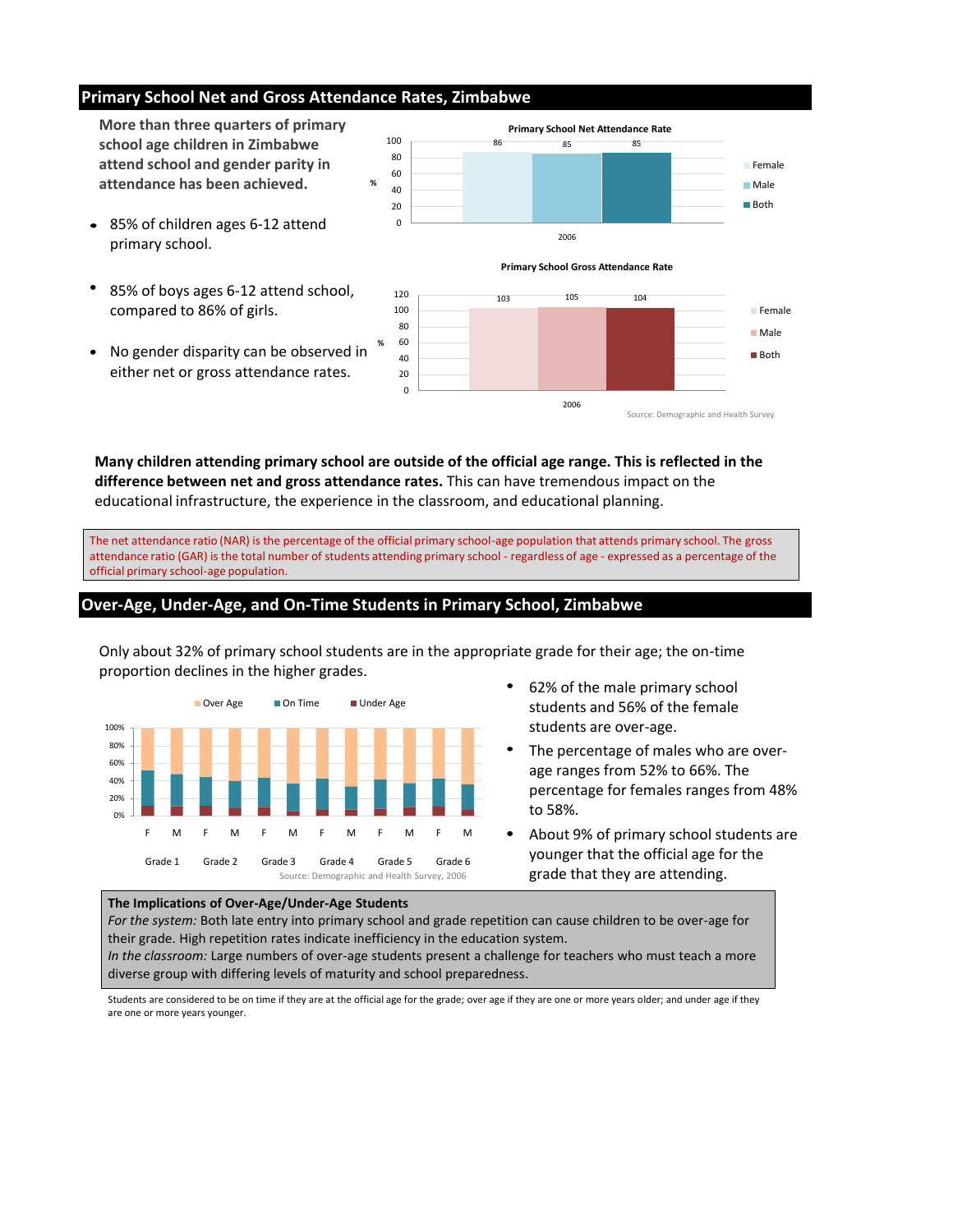### **Primary School Net Attendance Rate in Urban and Rural Areas, Zimbabwe**

### **Primary School Net Attendace Rate by Region, Zimbabwe**

**Children in urban areas and rural areas are equally likely to attend school.**

- In urban areas, 88% of children of primary school age attend school, compared to 85% in rural areas.
- No gender disparity can be observed in either urban or rural areas.

**Primary School Net Attendance Rate**

**There are not large regional disparities in primary school attendance in Zambia.**

89 88 88<br>**Andrew Strategies 81 84** 88<br>**85** 84 85 0 20 40 60 80 100 Urban Rural **% Female ■** Male ■ Both Source: Demographic and Health Survey, 2006



Source: Demographic and Health Survey, 2006

- Primary net attendance is highest in the Masvingo region (90%);  $\bullet$ attendance is lowest in the Mashonaland Central region (80%).
- Gender disparity is lowest in the Matabeleland South region and highest in the Midlands region.
- In all 10 regions more than three quarters of primary school age children attend school.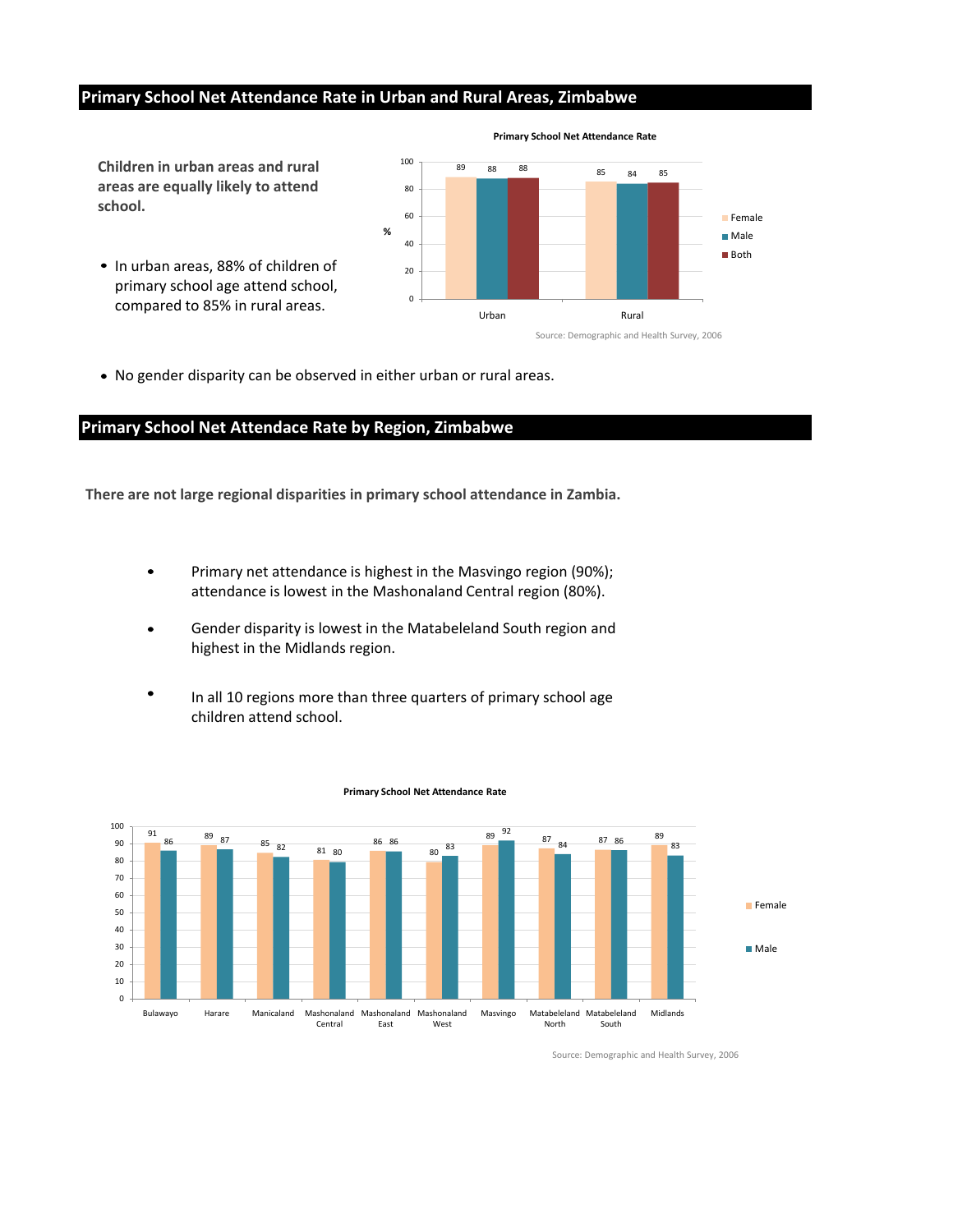## **Secondary School Net and Gross Attendance Rates, Zimbabwe**

## **Secondary School Net Attendance Rate in Urban and Rural Areas, Zimbabwe**

**Less than a half of secondary school age youth attends school. Males are not more likely to attend than females.**



Source: Demographic and Health Survey





### **Secondary School Net Attendance Rate in Urban and Rural Areas**



Source: Demographic and Health Survey, 2006

**There are significantly more youth attending secondary school in urban areas as compared to rural areas.**

- 45% of youth ages 13-18 attend  $\bullet$ secondary school.
- 44% of males ages 13-18 attend school,  $\bullet$ compared to 45% of females.
- $\bullet$ Students over or under the official secondary school age range make up 5% of the secondary school age population.
- No gender disparity can be observed in either net or gross attendance rates.

- In urban areas, 60% of children of  $\bullet$ secondary school age attend school, compared to 39% in rural areas.
- In urban areas, more males than  $\bullet$ females attend secondary school. In rural areas, slightly more females than males attend.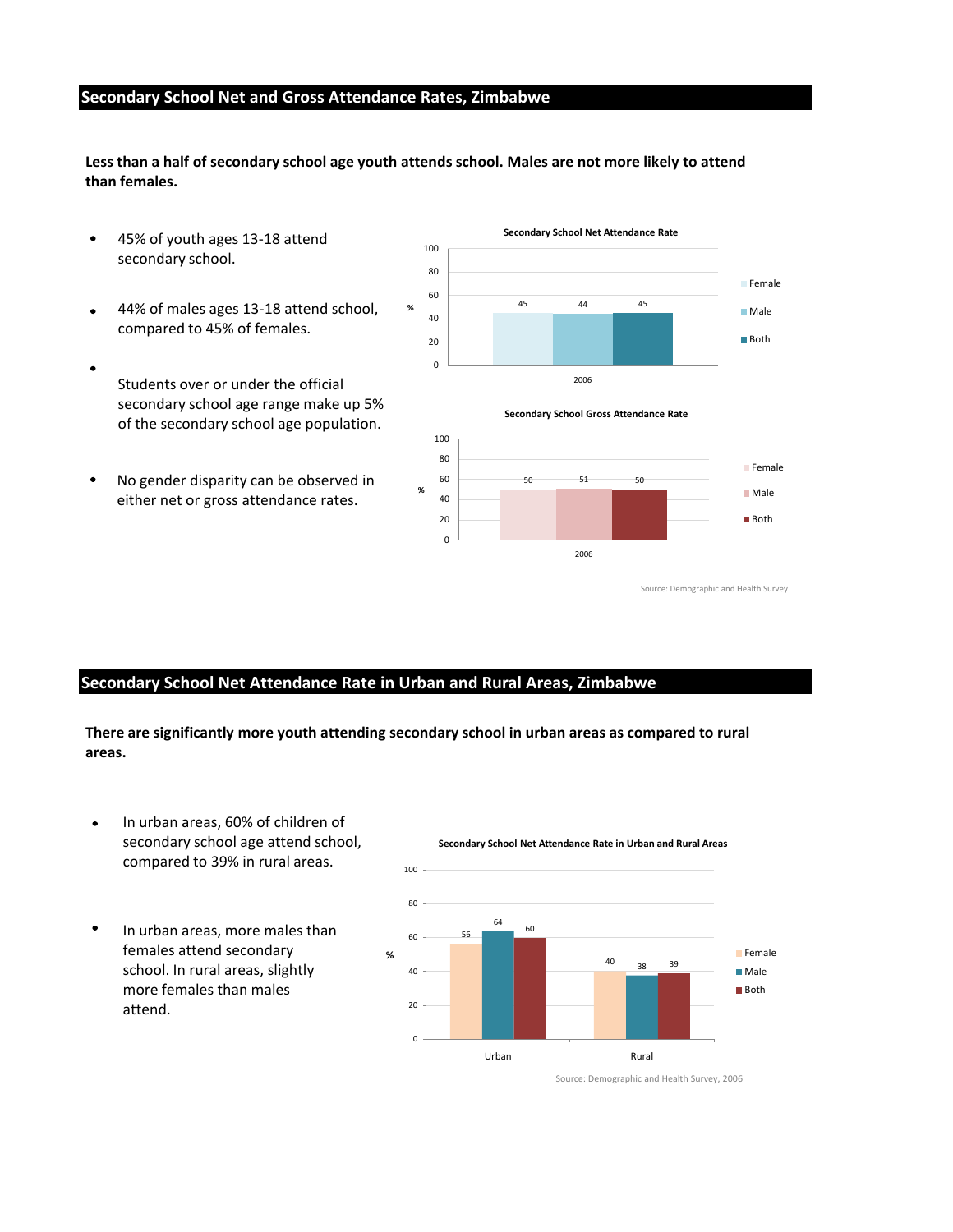### **Secondary School Net Attendace Rate by Region, Zimbabwe**

### **School Attendance by Age and Sex, Zimbabwe**

### **Repetition, Dropout, and Promotion Rates by Grade, Zimbabwe**





- Secondary net attendance is highest in the Bulawayo region (64%); attendance is lowest in the Matabeleland North region (31%).
- Gender disparity is highest in the Midlands region and lowest in the Mashonaland East region.

- Repetition rate ranges from 1% in grade 1 of secondary school to 81% in grade 7 of primary  $\bullet$ school.
	-
- Dropout rate is highest in grade 6 of secondary school (78%) and lowest in grade 1 of primary  $\bullet$ school (2%).

Source: Demographic and Health Survey, 2006

- There are as many girls as boys attending school up to age 14, in older age groups the percentage of boys attending school is higher than girls.
- $\bullet$ For both females and males, the highest attendance rate is at age 10, 96% and 95% respectively.



**Secondary School Net Attendance Rate**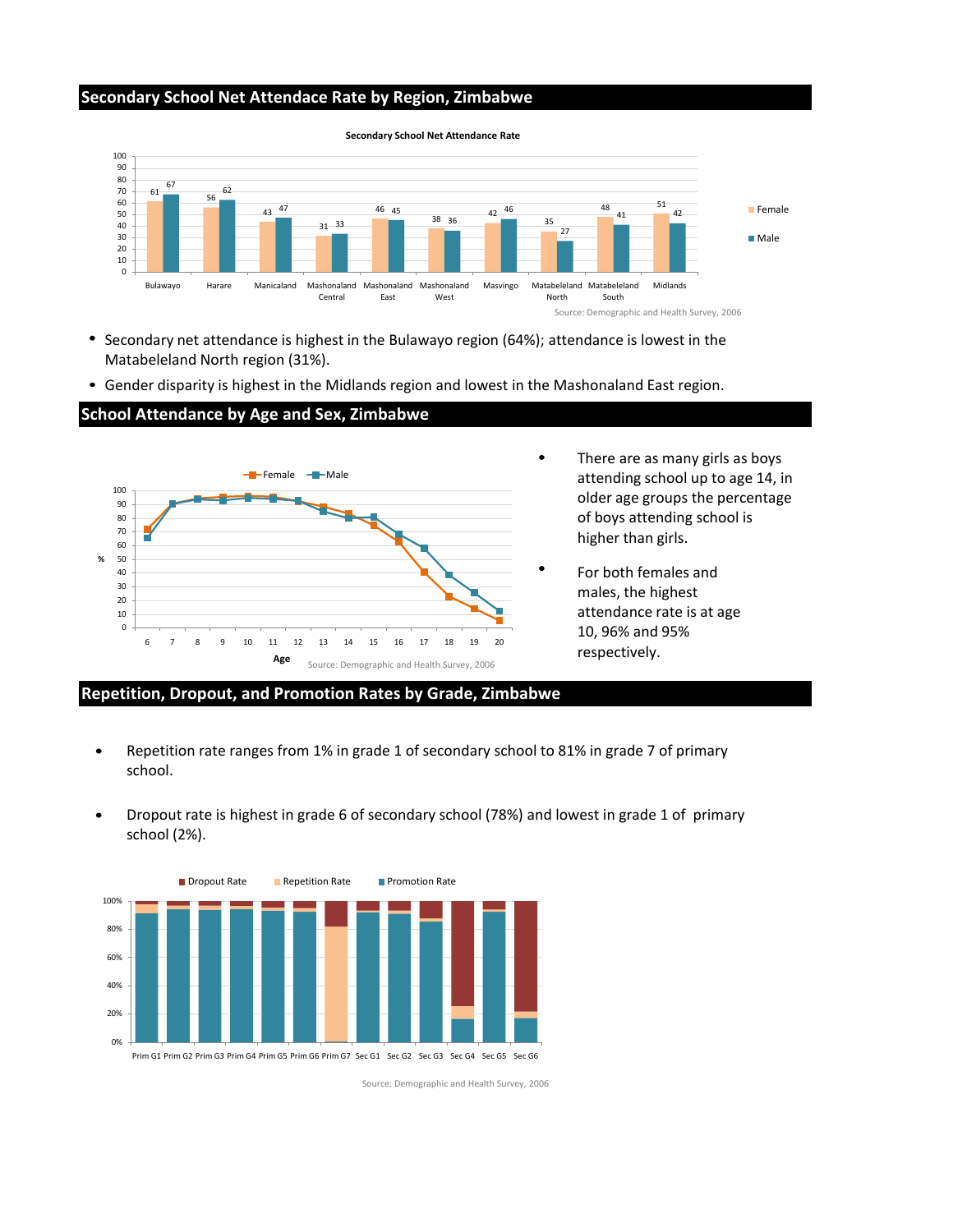### **Primary School Completion Rates, Zimbabwe**

### **Educational Attainment, Zimbabwe**

- Primary completion rate is slightly higher among males (106%) than females (99%).
- The probability of completing primary school is similar in urban and rural areas and does not seem to be highly correlated with the wealth of the student's household.

| 100            |        | 80              | 60             |    | 40              | 20             |                                        | 0                   | 0               | 20            |                | 40             | 60 | 80             |           |    | 100            |
|----------------|--------|-----------------|----------------|----|-----------------|----------------|----------------------------------------|---------------------|-----------------|---------------|----------------|----------------|----|----------------|-----------|----|----------------|
|                |        | 56              |                |    | 37              |                | 340                                    | $65+$               | 30 <sup>°</sup> | 12<br>9       |                | 48             |    |                | 29        |    |                |
|                | 36     |                 |                | 47 |                 |                | $\overline{0}3$<br>6 <sup>1</sup><br>8 | 60-64               | $41$            | 28            | $8\phantom{.}$ |                | 42 |                |           | 18 |                |
|                | $30\,$ |                 |                | 50 |                 | 5 <sub>1</sub> | 14                                     | 55-59               |                 | 31            |                | 10             | 41 |                |           | 13 |                |
|                | 23     |                 |                | 52 |                 | $8\phantom{1}$ | 15<br>Q <sub>2</sub>                   | 50-54               | 5 <sub>1</sub>  |               | 35             | 6 <sup>1</sup> | 45 |                |           |    | $\overline{7}$ |
|                | 20     |                 |                | 54 | $6\overline{6}$ |                | 16<br>14                               | 45-49               | 7 0             |               | 33             | 8 <sup>°</sup> | 44 |                |           | 8  |                |
|                | 17     |                 | 42             |    | 7 <sup>7</sup>  | 28             | 15                                     | 40-44               | 12              |               | 46             |                | 4  | 31             |           |    | 5              |
| $\overline{4}$ | 30     |                 | $\overline{3}$ |    | 56              |                | 15                                     | $35 - 39$           | 10              | $\parallel$ 3 |                | 70             |    |                | $\vert$ 2 | 14 |                |
| 3              | $27$   |                 | $\overline{4}$ |    | 60              |                | 15                                     | $30 - 34$           | $9 \mid 3$      |               |                | 68             |    |                | 3         | 16 |                |
|                | 24     | 5 <sub>1</sub>  |                |    | 64              |                | 15                                     | $25-29$             | $8 \mid 4$      |               |                | 66             |    | 3 <sup>1</sup> |           | 18 |                |
|                | 21     | $\vert 4 \vert$ |                |    | 69              |                | 33                                     | $20 - 24$           | $6 \mid 6$      |               |                | 65             |    | 4              |           | 18 |                |
|                | 24     | 5 <sup>1</sup>  |                |    | 69              |                |                                        | $15-19$ $\boxed{1}$ |                 |               | 67             |                |    | $\overline{7}$ | 24        |    |                |
|                |        |                 |                |    |                 |                |                                        |                     |                 |               |                |                |    |                |           |    |                |

|                   | Female              |                      | <b>Male</b>       |                     |                      |  |  |  |  |
|-------------------|---------------------|----------------------|-------------------|---------------------|----------------------|--|--|--|--|
| Post-secondary    | Secondary completed | Secondary Incomplete | Post-secondary    | Secondary completed | Secondary Incomplete |  |  |  |  |
| Primary completed | Primary incomplete  | No Schooling         | Primary completed | Primary incomplete  | No Schooling         |  |  |  |  |

- Among the population aged 15 years old and above, 5% of men and 11% of women have no education.  $\bullet$
- 1% of men and 1% of women who are 15-19 year old have never attended school. $\bullet$
- Only 4% of the population aged 15 years old and above have post-secondary education.  $\bullet$



 $\bullet$ 

Source: Demographic and Health Survey, 2006

**Males are better educated than women across older age groups, the gender gap disappears among 15- 19 year olds.**

The primary school completion rate is the total number of students attending the last grade of primary school - regardless of age expressed as a percentage of the official last grade of primary school-age population.